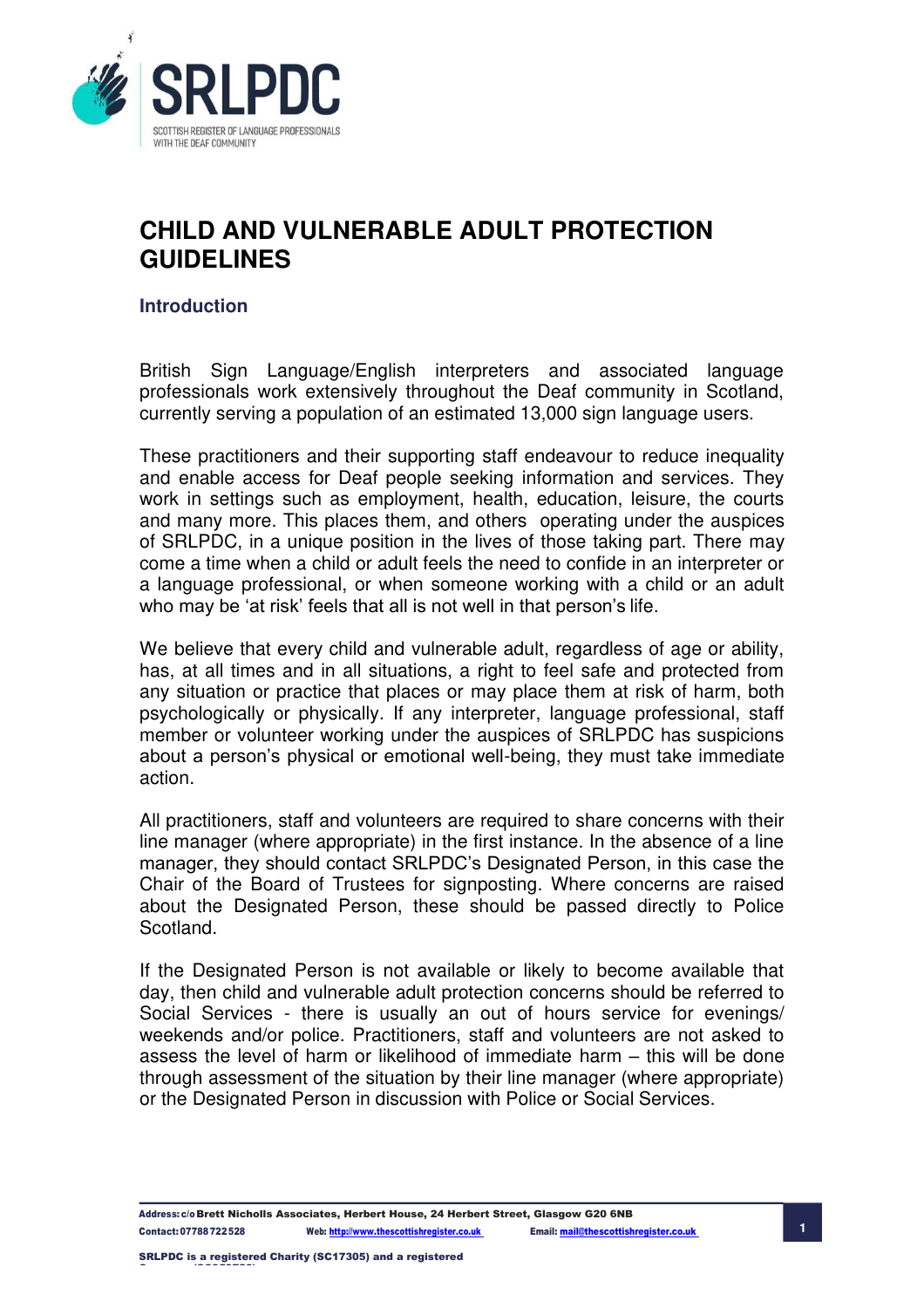

If concerns are more general about a person's welfare and not protection issues, then the practitioner/ staff member/ volunteer will discuss these with their line manager (where appropriate) or SRLPDC's Designated Person, who would then make a referral to an appropriate professional for assessment of the person's needs. SRLPDC recognises that it has a duty to make sure that practitioners, staff and volunteers are given the information, knowledge and backup (including professional training) that will help them to give the support, guidance and help needed when they believe that someone is being harmed or at risk of harm.

## **Child Protection**

The United Nations Convention on the Rights of the Child (1989) states that each child has the right to protection from all forms of abuse, neglect or exploitation. It also states that children have the right to express their views on any issues or decisions affecting them and to have those views taken into consideration.

The Children (Scotland) Act 1995 put these rights into Scottish law and placed a duty on anyone aged 16 or over, who has care and control of a child, to do all that is reasonable in the circumstances to safeguard a child's health, development and welfare.

*'The welfare of the child is paramount***'**– In other words, the safety and wellbeing of children must come before anything else. In line with this, sharing information and taking other steps to make sure that children are protected should come before dealing with any other concerns.

## **Definitions:**

The term 'child' in Scotland often means those below the age of 16, although the general definition in the Children (Scotland) Act 1995 and the Protection of Children (Scotland) Act 2003 is those below the age of 18.

''Child protection" means protecting a child from child abuse or neglect. Abuse or neglect need not have taken place; it is sufficient for a risk assessment to have identified a *likelihood* or *risk* of significant harm from abuse or neglect.

**<http://www.scotland.gov.uk/Resource/Doc/334290/0109279.pdf>**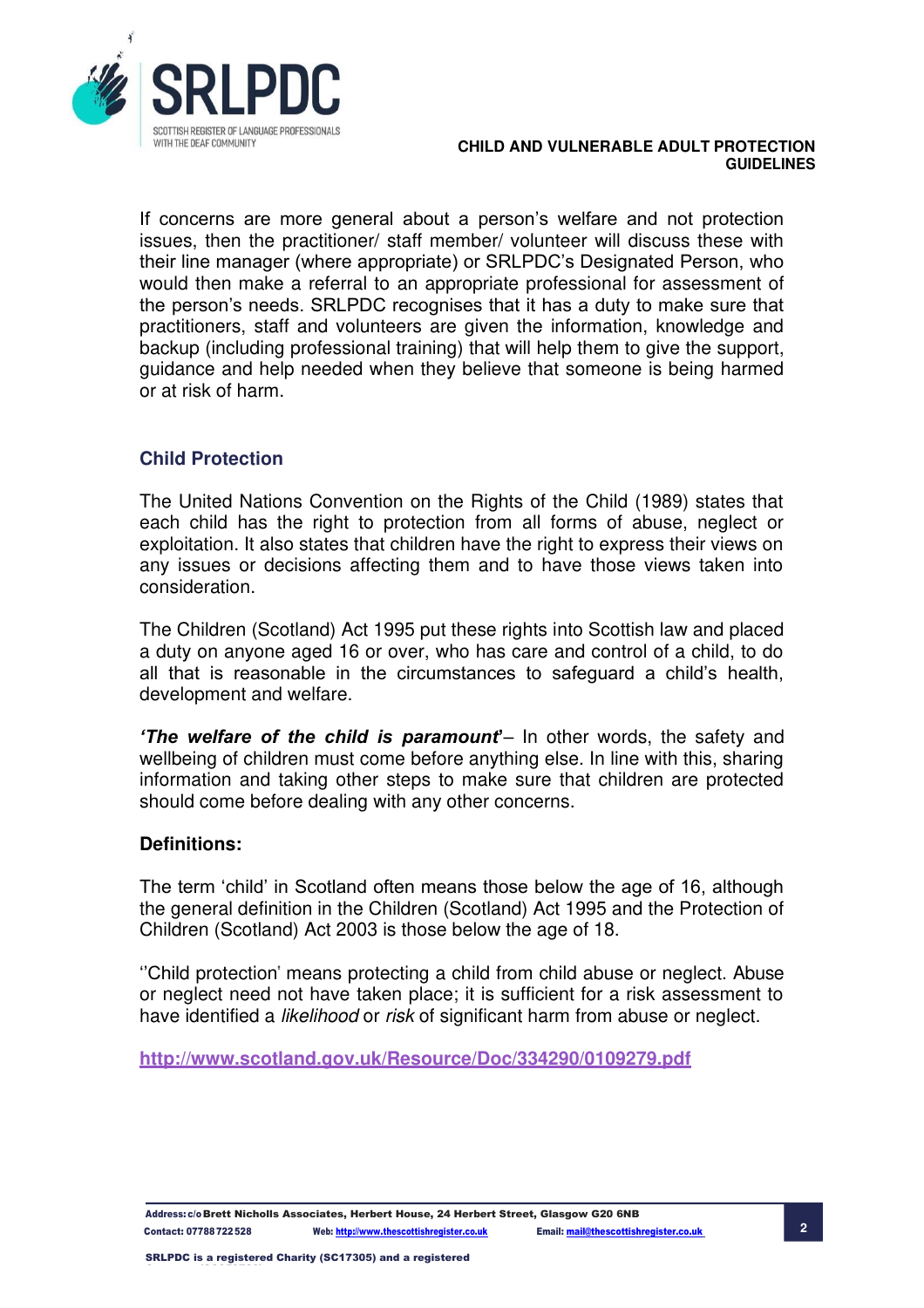

## **Adult Protection**

The Adult Support and Protection (Scotland) Act 2007 makes provision to protect adults who are unable to safeguard their own interests, such as those affected by disability, physical or mental infirmity and who are at risk of harm or self-harm, including neglect. Section 13 of the 2007 Act recognises that a wide range of voluntary and private organisations, such as SRLPDC, work with vulnerable adults and while these organisations do not have specific legal duties or powers under the Act, as care and service providers they do have a responsibility to involve themselves with the Act.

## **Definitions:**

Section 3 of the Adult Support and Protection (Scotland) Act 2007 defines an **adult at risk of harm** as an adult who:

- is unable to safeguard his/her own well–being, property rights or other interests; **and**
- is at risk of harm; **and**
- because affected by disability, mental disorder, illness or physical or mental infirmity is more vulnerable to being harmed than an adult who is not so affected.

## **All 3 of the conditions above must be met in order for an adult to be defined as an adult 'at risk of harm'.**

However, it is important to note that an adult may have a disability or illness but still able to keep themselves and their property safe.

The Act says that an adult is at risk of harm if:

- another person's conduct is causing (or is likely to cause) the adult to be harmed; **or**
- the adult is engaging (or is likely to engage) in conduct which causes (or is likely to cause) self–harm.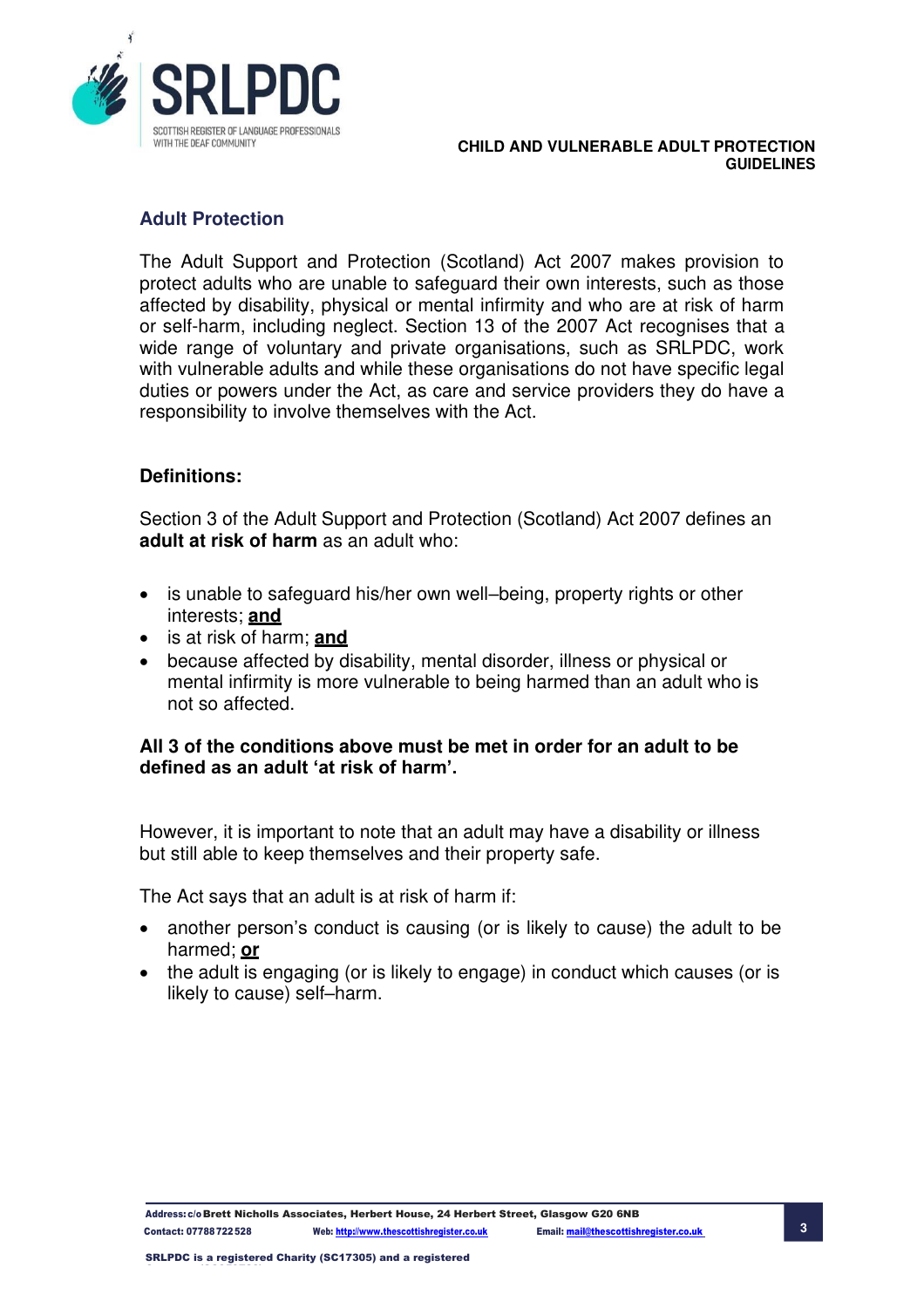

## **Definitions of Abuse:**

There are different types of abuse, some examples are:

- **physical injury –** being hit, kicked, punched
- **physical neglect** not being properly fed, clothed, cared for or poor hygiene
- **sexual abuse –** inappropriate sexual behaviour or language by an adult towards a child or vulnerable adult
- **emotional abuse –** constantly criticised, ignored, humiliated

The person at risk may:

- have unexplained bruising or bruising in an unusual place
- appear afraid, quiet or withdrawn
- be afraid to go home or return to a service
- appear hungry, tired or unkempt
- be left unattended or unsupported
- have too much responsibility for their age/ability
- be acting out in a sexually inappropriate way
- be misusing drugs or alcohol

## **Procedure if a child/vulnerable adult discloses abuse**

It is important that all interpreters and staff communicate concerns accurately. To this end, interpreters and staff will follow the procedures below:

If a child or vulnerable adult tells you something has happened:

## **Do**

- stay calm and explain you cannot guarantee confidentiality
- listen to the child/ vulnerable adult
- keep any questions to a minimum and if necessary use open questions such as what happened? When did it happen? Where did it happen? Who was there? Never ask why they thought it happened or use closed questions like did he hit you?
- reassure them they were right to tell
- tell the person what you're going to do next
- record in the person's own words what has been said
- act promptly and immediately report to your line manager (where appropriate) or Designated Person at SRLPDC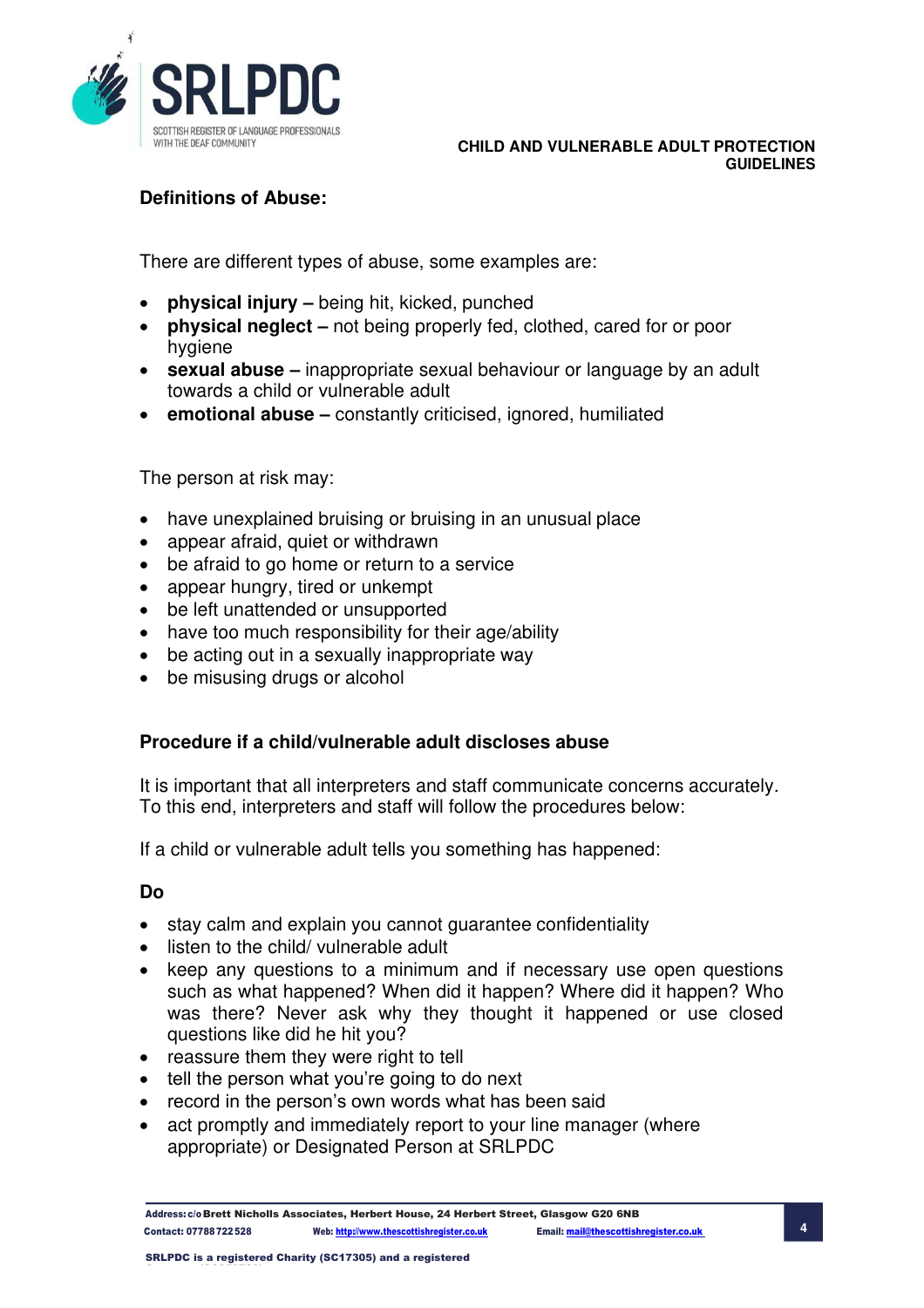

## **Don't**

- ask too many questions
- make any false promises (including confidentiality)
- express shock or anger at what is being said to you
- elaborate on what the person is saying to you just record and report
- delay listening to the person or passing on your concerns
- carry out an investigation into the allegation

The practitioner/ staff member/ volunteer's responsibility in this situation is to observe, record and report their concerns immediately to their line manager (where appropriate) or SRLPDC's Designated Person. The concern should be signed and dated by the recipient of the disclosure.

## **Interaction with Vulnerable Service Users – A Code of Practice**

The following principles should be adopted by all interpreters and staff:

- Do not rely on your "good name" to protect you.
- Do not believe "it could never happen to me".
- Treat everyone with respect.
- All physical contact with vulnerable service users should be kept to a minimum and should happen only within the context of supporting their well-being.
- A situation may occur whereby you are alone with a vulnerable service user. In these circumstances, try to ensure that others are within earshot (where appropriate) and preferably within vision. Never have the door locked. Where possible maintain and respect personal space by having a gap.
- If a vulnerable service user makes a complaint directly to you about your own conduct, under no circumstances should you attempt to question them further but the information must be passed immediately to either your line manager (where appropriate) or the SRLPDC Designated Person.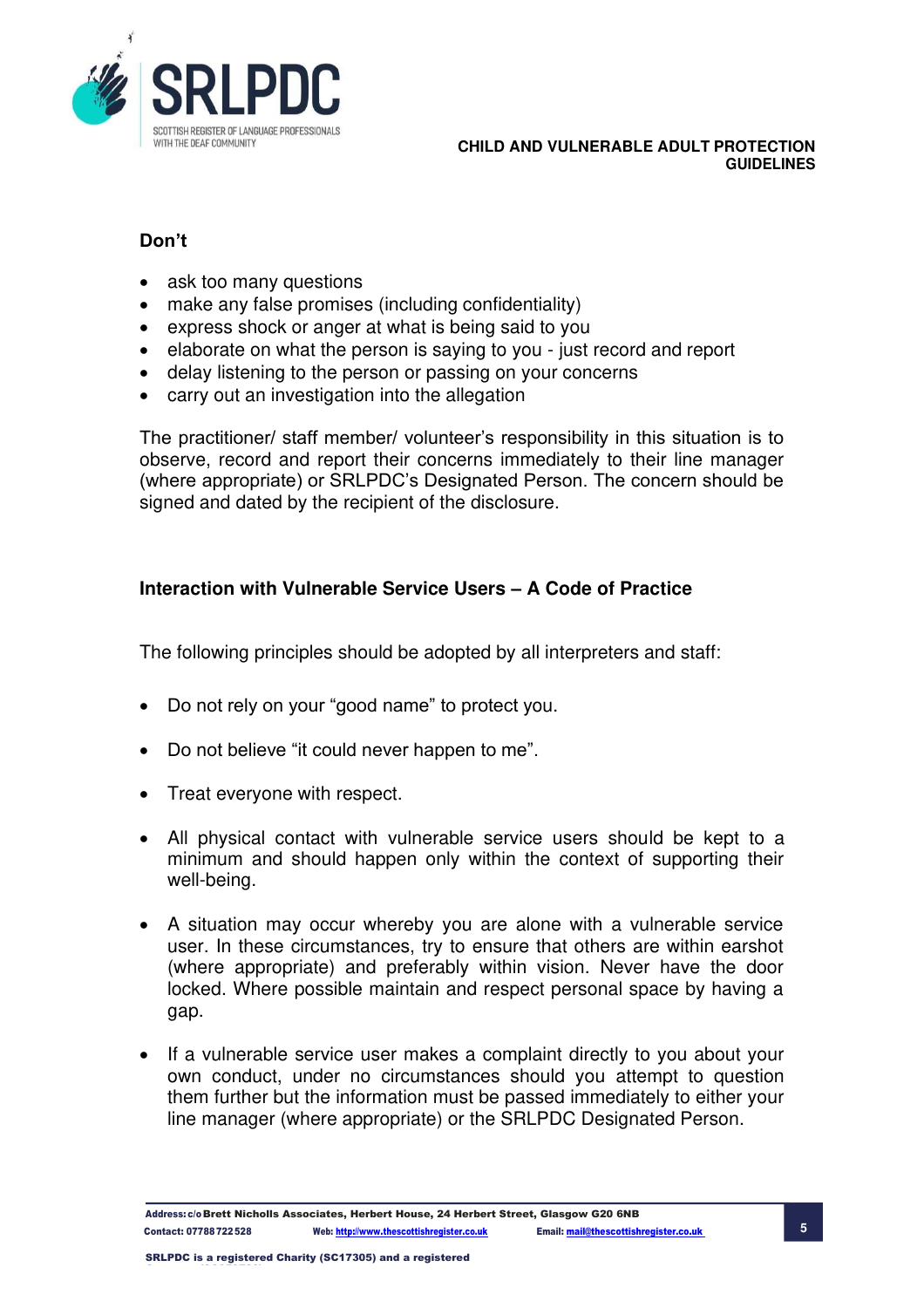

- If you suspect that a vulnerable service user is becoming inappropriate, over familiar or too fond of you, you must share your concerns with either your line manager (where appropriate) or the SRLPDC Designated Person.
- From time to time, personal circumstances may arise which adversely affect your professional relationships (e.g. bereavement, health or relationship breakdown). Should this be the case, you are advised to seek advice and support from either your line manager (where appropriate) or the SRLPDC Designated Person.
- It is acknowledged that practitioners may come across sensitive information in the course of their work – they are reminded that they are expected to keep confidential any information pertaining to, or arising from, an assignment. However, there may be circumstances where disclosure is acceptable, such as where failure to do so could result in prosecution, or if required to do so by law to protect the welfare of an individual or the community at large.

## **Allegations of Abuse against practitioners/staff members/ volunteers – Procedures**

In the event that an allegation of abuse is made against a practitioner/ staff member/ volunteer operating under the auspices of SRLPDC , all colleagues have an absolute responsibility to follow SRLPDC's Child and Vulnerable Adult Protection Guidelines and inform SRLPDC's Designated Person immediately. They will in turn inform the relevant authorities.

Similarly, anyone observing another colleague behaving in an abusive way must report that matter immediately to SRLPDC's Designated Person.

The Designated Person and the Board of Trustees then have responsibility to pass all information on to the appropriate authorities for advice and a decision about action to be taken**.**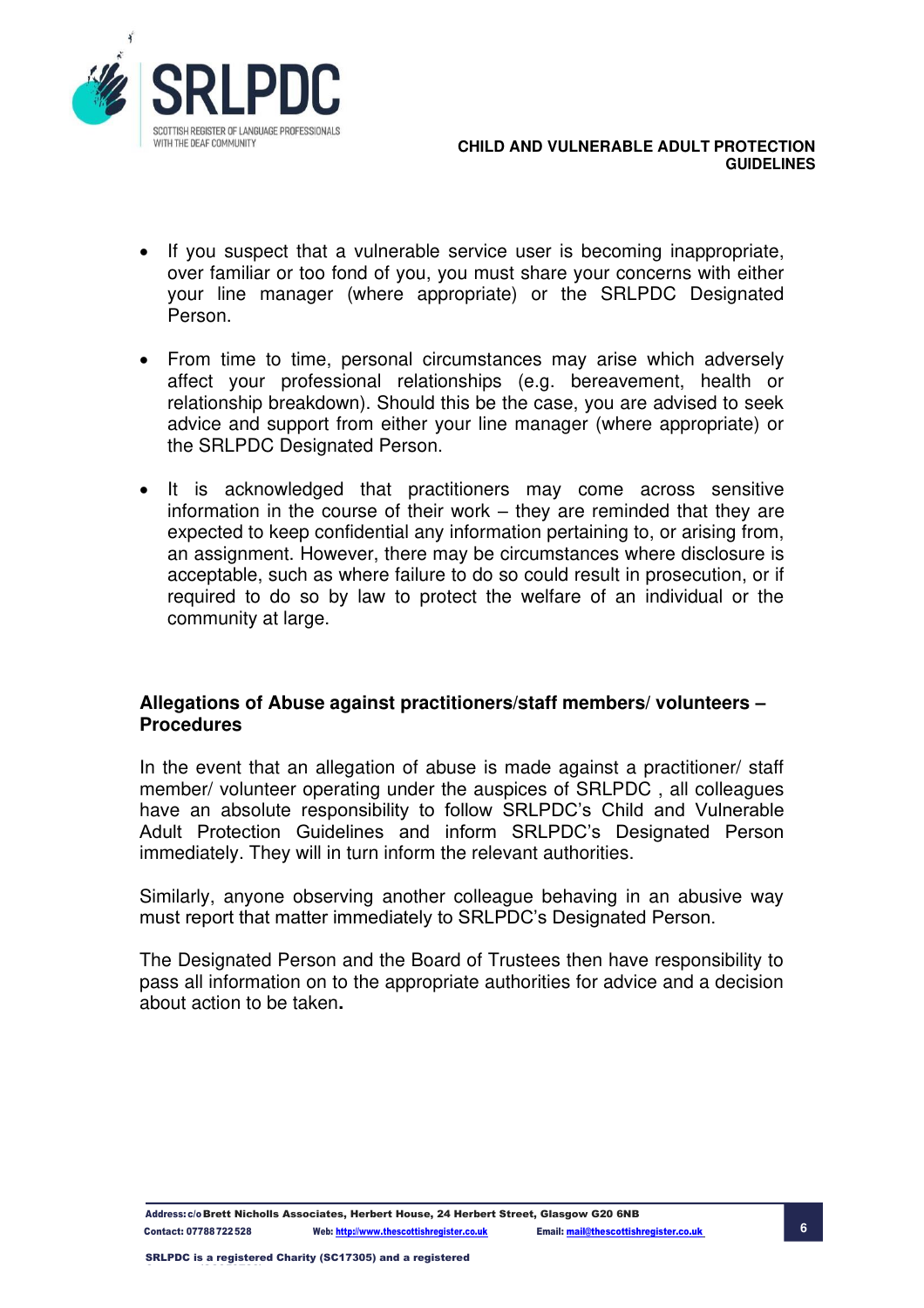

## **Photographing, videoing and filming**

As BSL is a visual language, film is rapidly becoming the first and preferred mode of electronic communication for Deaf people. Publications, websites and social media are increasingly recognised as pivotal to providing the Deaf community with information and guidance as well as providing a valid source of social interaction.

However, there is evidence that some people have used activities as an opportunity to take inappropriate photographs or film footage. Some children and protected adults may also be subject to statutory protection measures – to reveal their whereabouts may place them at risk.

The following measures are recommended as good practice:

- Consent will always be obtained from the parent/carer of any child/any adult whose picture may be taken or used and, in the case of adults who lack capacity to consent, the guardian.
- Anyone wishing to photograph or film children/adults who lack capacity to consent must obtain permission from the Designated Person for SRLPDC.
- No unsupervised access or one–to–one sessions will be permitted unless this is absolutely necessary and has been approved in advance by the child, parent/adult, guardian and Designated Person.
- SRLPDC reserves the right at all times to prohibit the use of photography, film or video at any event or activity with which it is associated.
- People are made aware where they can report concerns about the use of photographs and films, i.e. the Designated Person for SRLPDC and/or the Police.
- The use of personal equipment to capture digital images is prohibited, including mobile phones, tablets, iPads, cameras or digital camera.